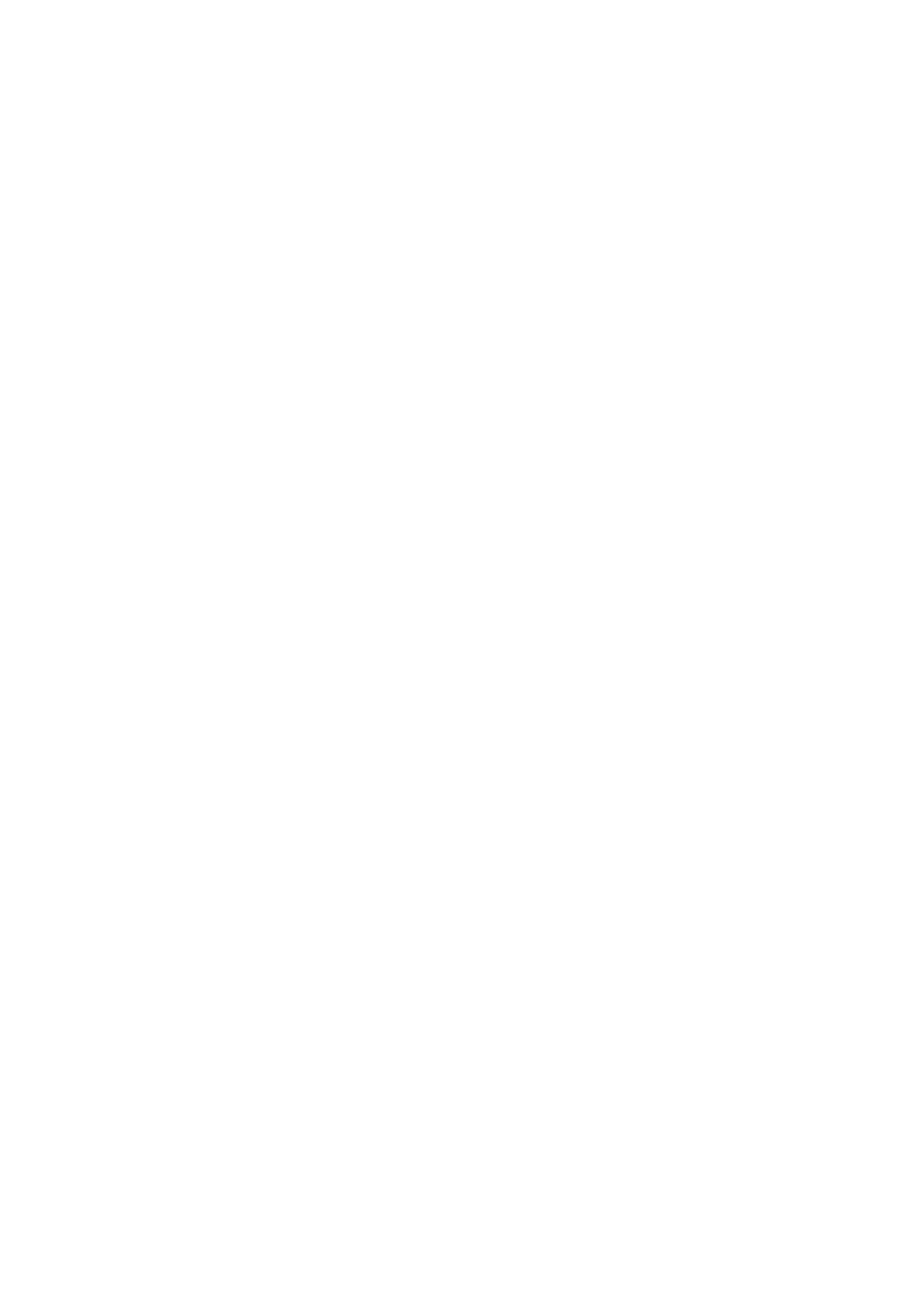Both interviewees had to answer several questions about the project – short versions of these questions are presented in the leftmost column of [Table 2.](#page-7-0) These questions were chosen to cover important aspects from various layers – from strategic goals down to source systems – of a BI project. To help them find the answers, one of the interviewees was provided with the BI project model of the case and the other one with the traditional documentation. A total of two interview sets – four individual interviews - were conducted. From the summary of the interviews in [Table 2,](#page-7-0) it becomes clear that the interviewees who answered the interview questions only with the help of a BIPM model were able to answer the questions in about half the time compared to the interviewees with the traditional information. Further, the answers were more accurate and they could identify several elements which were not identifiable at all using the traditional documentation. The interview partners with BIPM both agreed that such a model could be of great help as it is more easily understandable and is especially helpful when trying to identify the interdependencies between the elements. However, they suggested that the visual representation of the objects could still be enhanced.

## **7 Conclusion**

The result of our research is a holistic modelling technique consisting of both a modelling notation as well as a modelling procedure to create graphical models of BI projects. A meta-model library was implemented using the ADOxx meta-modelling platform (www.adoxx.org) which allows the creation of specific BIPM models.

The evaluation, described in section 6, has shown that the BIPM models were clearly preferred by the interviewees and they were able to provide better answers to the questions in less time. Although the existing project documentation provided a more detailed insight into the project than the BIPM models did, the latter allowed the interviewees to get a clear and holistic picture of the project in a much shorter time and gain a better understanding of the main project elements. What they particularly liked in the BIPM models were the visible relations between the elements of the BI project as well as the relation to specific business objectives.

One can therefore conclude that in these cases the BIPM models provide a representation of the BI project which is easier and quicker to understand for people who are not closely involved in the project or who have little to time to get familiar with it. Given these results, and looking back at the findings about the failed BI project in Section 4, it is reasonable to assume that BIPM would be an important step in facilitating management understanding of BI projects and hence increase their commitment. This, in turn, will make it possible to avoid project failures as the one described in Section 4. In a further research step, the modelling technique should be evaluated during real BI projects.

Since the modelling-technique is neither industry nor technology specific, it can be assumed that it can also be applied in BI projects conducted in different industry sectors. This proof, however, has to be done in a subsequent research project.